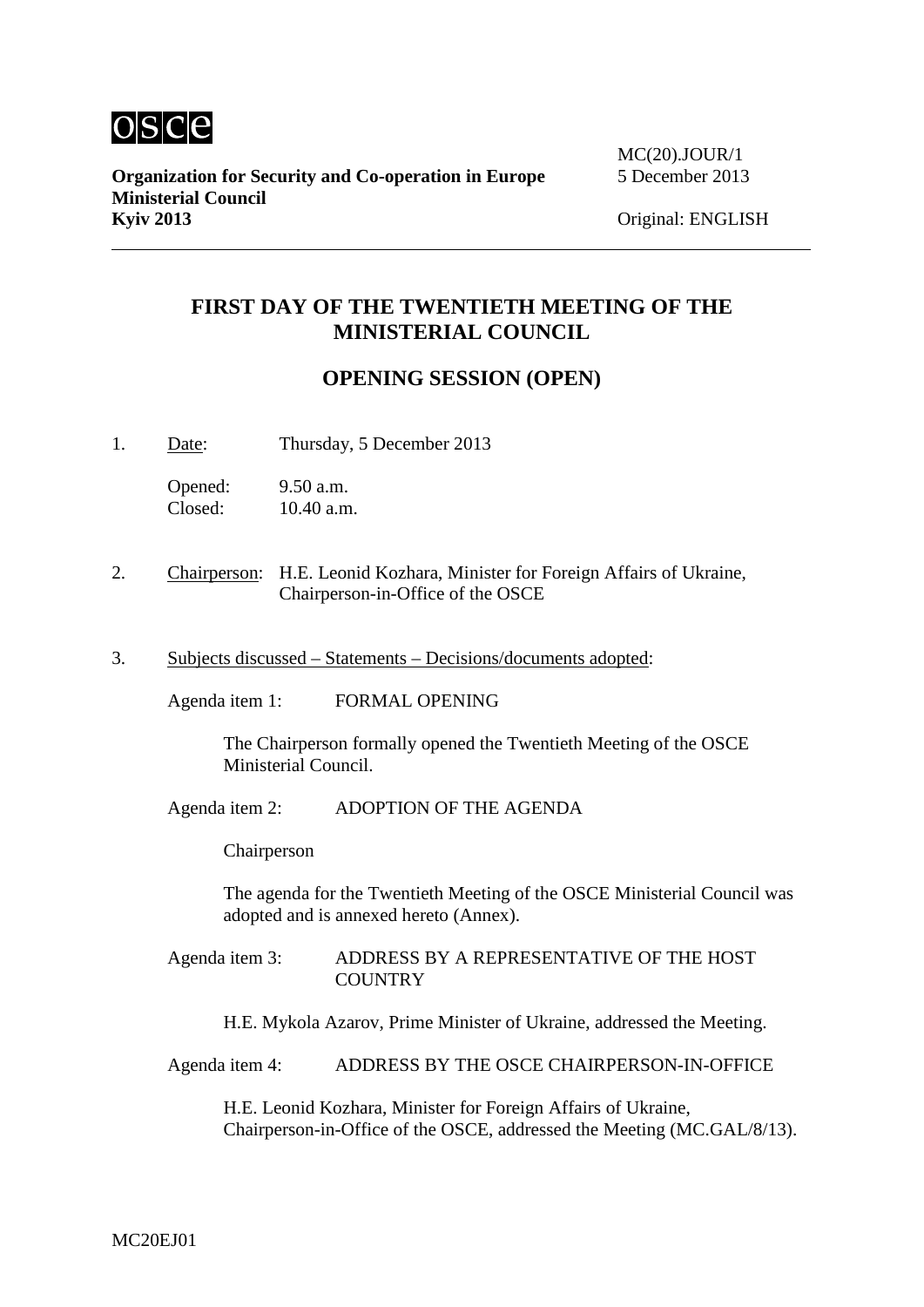#### Agenda item 5: ADDRESS BY THE PRESIDENT OF THE OSCE PARLIAMENTARY ASSEMBLY

H.E. Ranko Krivokapic, President of the OSCE Parliamentary Assembly, addressed the Meeting (MC.GAL/9/13).

Agenda item 6: REPORT BY THE SECRETARY GENERAL OF THE OSCE

H.E. Lamberto Zannier, Secretary General of the OSCE, addressed the Meeting (MC.GAL/7/13).

### 4. Next meeting:

Thursday, 5 December 2013, at 10.45 a.m., in the plenary hall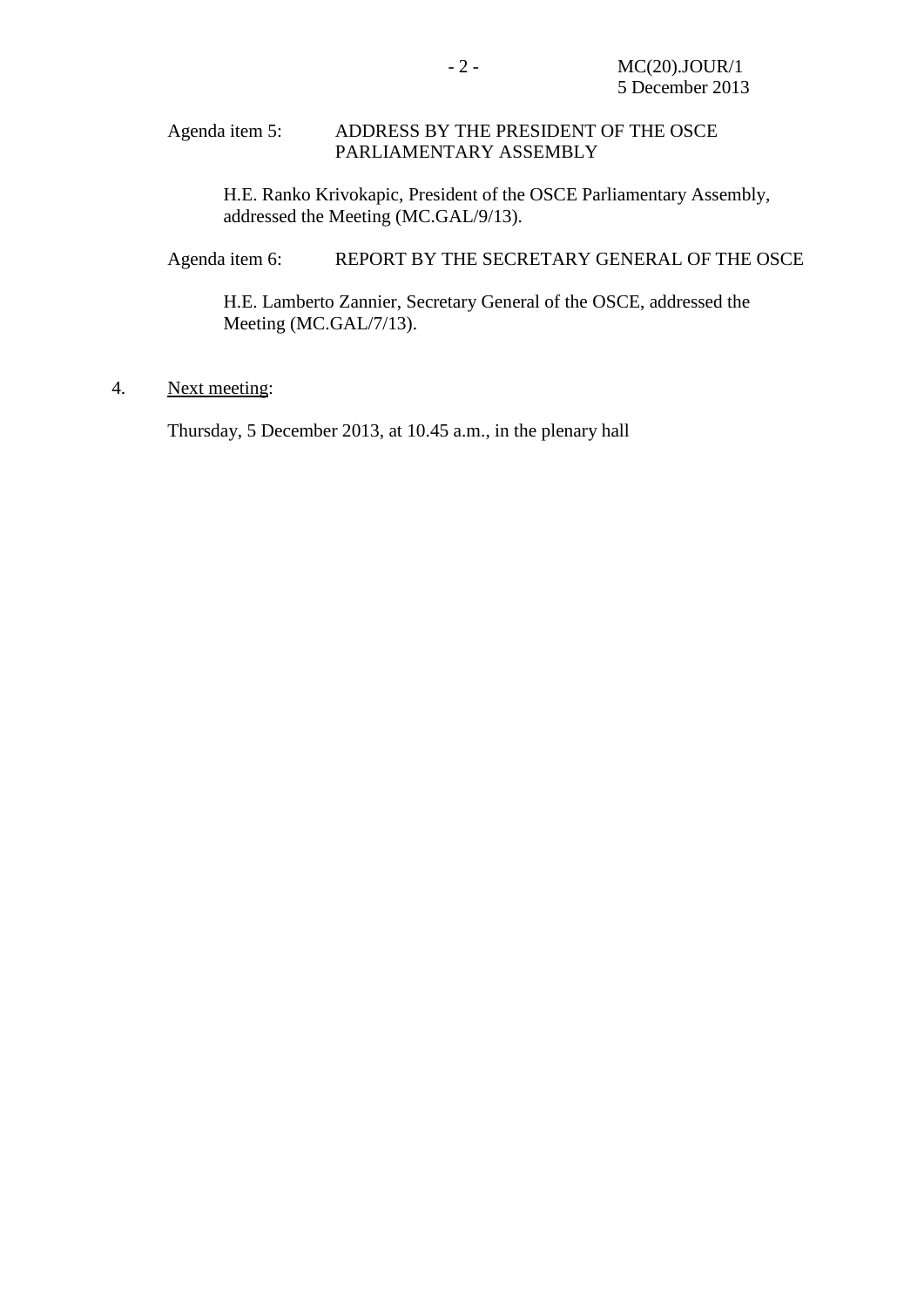## **FIRST PLENARY SESSION (CLOSED)**

- 1. Date: Thursday, 5 December 2013
	- Opened: 10.45 a.m.<br>Closed: 1.10 p.m.  $1.10$  p.m.
- 2. Chairperson: H.E. Leonid Kozhara, Minister for Foreign Affairs of Ukraine, Chairperson-in-Office of the OSCE Mr. V. Yatsiuk, Head of the Ukrainian OSCE Task Force
- 3. Subjects discussed Statements Decisions/documents adopted:

Agenda item 7: STATEMENTS BY HEADS OF DELEGATIONS

Lithuania-European Union (MC.DEL/4/13), Slovakia (MC.DEL/14/13), Switzerland (MC.DEL/1/13), Hungary (MC.DEL/55/13), United States of America (MC.DEL/5/13), Russian Federation (MC.DEL/10/13), Kyrgyzstan (MC.DEL/7/13), Czech Republic (MC.DEL/9/13), Finland (MC.DEL/2/13), United Kingdom (MC.DEL/11/13), Denmark (MC.DEL/47/13), Germany (MC.DEL/27/13/Rev.1), Uzbekistan, Moldova (MC.DEL/12/13), France (MC.DEL/48/13), Azerbaijan (MC.DEL/49/13)

4. Next meeting:

Thursday, 5 December 2013, at 3 p.m., in the plenary hall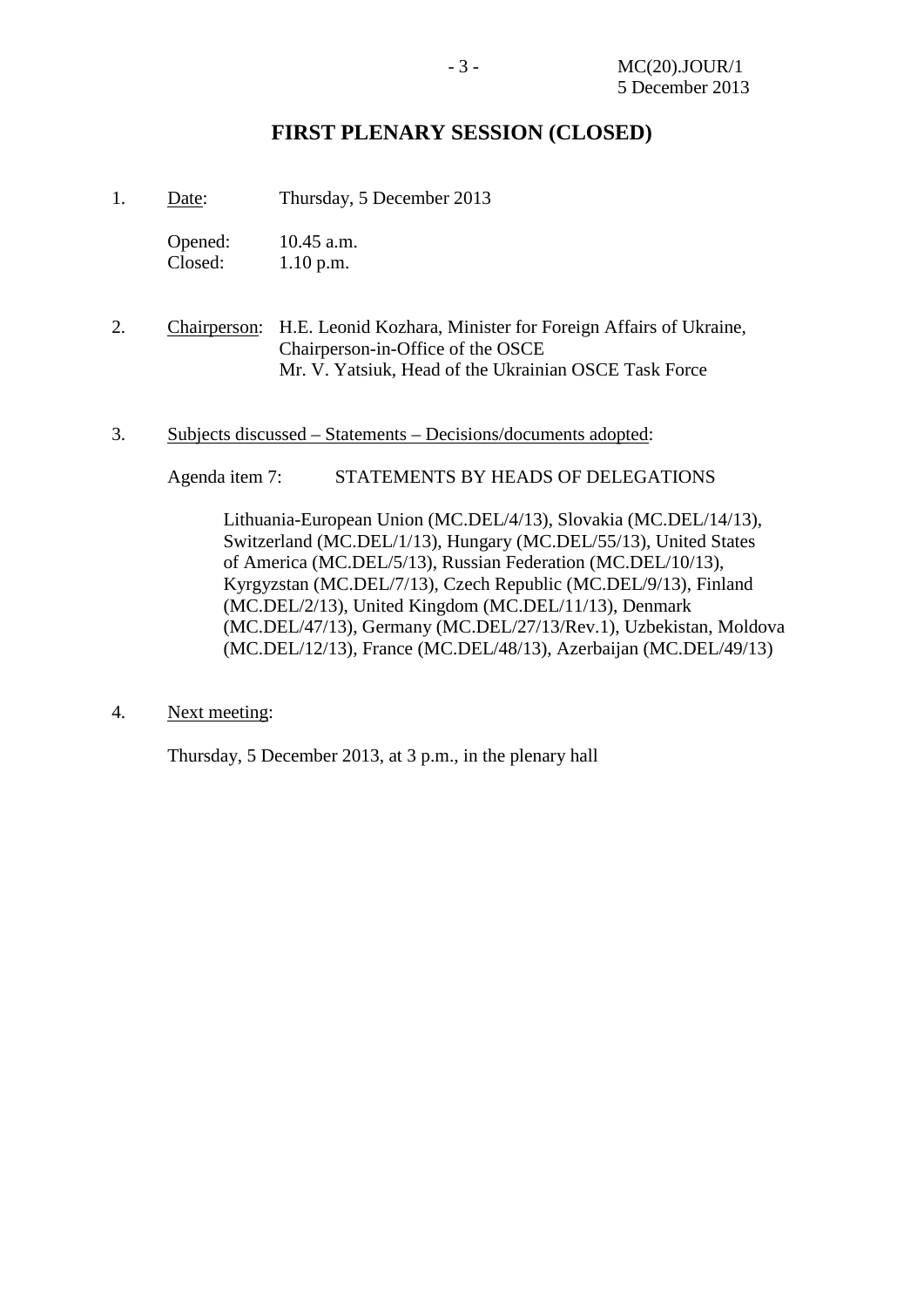## **SECOND PLENARY SESSION (CLOSED)**

1. Date: Thursday, 5 December 2013

| Opened: | $3.05$ p.m. |
|---------|-------------|
| Closed: | 6.30 p.m.   |

- 2. Chairperson: H.E. Paschal Donohoe, Minister of State for European Affairs of Ireland Ambassador P. McDonagh, Permanent Representative of Ireland to the OSCE
- 3. Subjects discussed Statements Decisions/documents adopted:

Agenda item 7: STATEMENTS BY HEADS OF DELEGATIONS (continued)

Italy (MC.DEL/19/13), Portugal (MC.DEL/50/13), Croatia, Latvia (MC.DEL/25/13), Norway, Slovenia (MC.DEL/63/13), Montenegro (MC.DEL/16/13), Turkmenistan (MC.DEL/3/13), Austria (MC.DEL/24/13), Netherlands, Canada (MC.DEL/68/13), Romania (MC.DEL/66/13), Spain (MC.DEL/26/13), Poland (MC.DEL/13/13), Serbia (MC.DEL/33/13), Turkey (MC.DEL/45/13), Sweden (MC.DEL/57/13), Greece (MC.DEL/18/13), Bulgaria (MC.DEL/62/13), Iceland, Belgium (MC.DEL/65/13), Estonia (MC.DEL/37/13)

Contributions by: Council of Europe, United Nations

4. Next meeting:

Friday, 6 December 2013, at 9.30 a.m., in the plenary hall